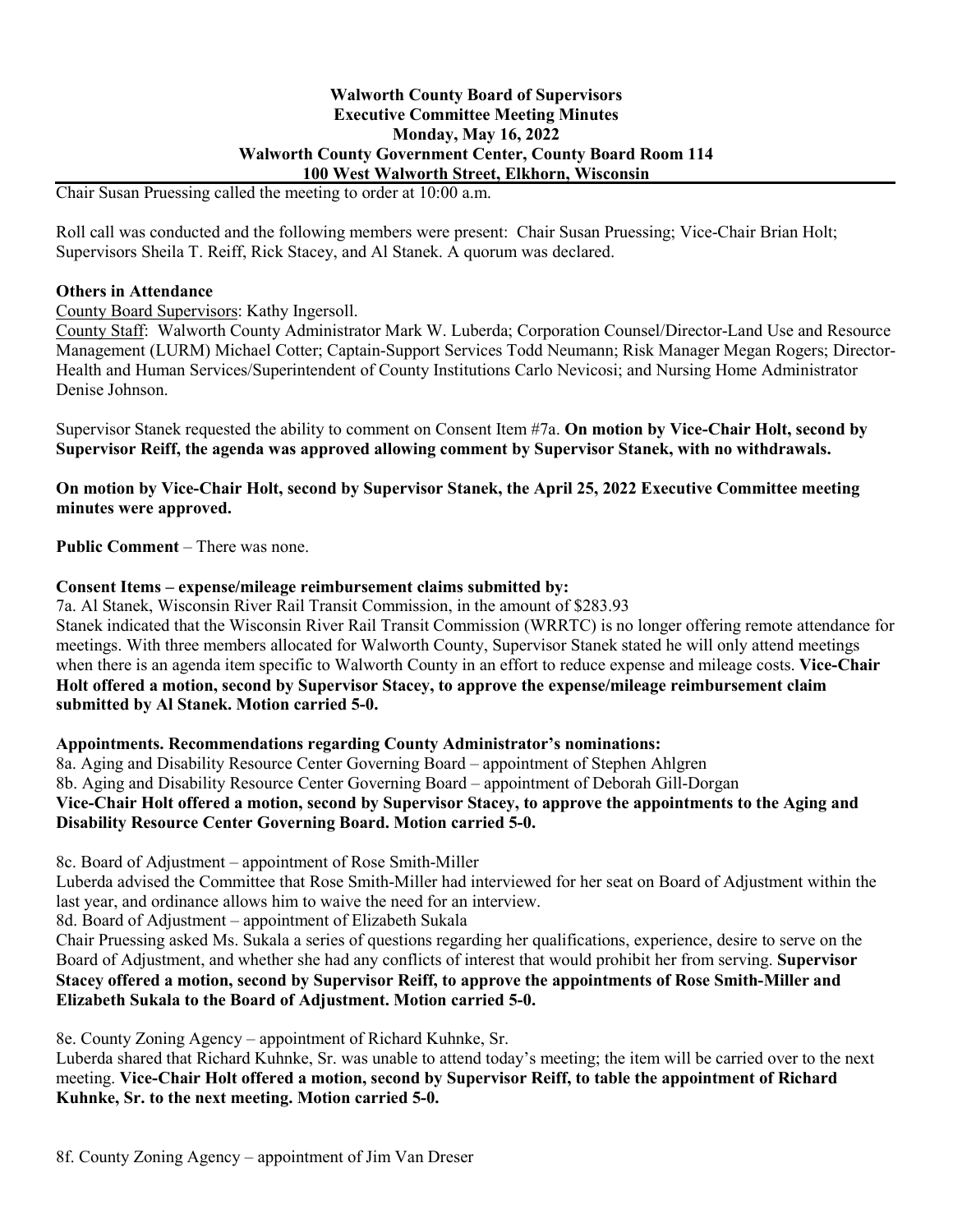Walworth County Board of Supervisors May 16, 2022 Executive Committee Meeting Minutes Page 2 of 4

Chair Pruessing asked Mr. Van Dreser a series of questions regarding his qualifications, experience, desire to serve on the County Zoning Agency, and whether he had any conflicts of interest that would prohibit him from serving. **Supervisor Stanek offered a motion, second by Supervisor Reiff, to approve the appointment to the County Zoning Agency. Motion carried 5-0.**

8g. Lake Geneva Public Library Board – appointment of Martha Pennington

- 8h. Park committee appointment of Marilee Holst
- 8i. Park Committee appointment of Mariette Nowak

8j. Walworth County Housing Authority Board of Commissioners – appointment of David Barnett

Luberda advised that the Lake Geneva Library Board appointment of Martha Pennington is subject to completion of the ordinance included in Item #10d, which creates the position on the Board. **Vice-Chair Holt offered a motion, second by Supervisor Stacey, to approve the appointments to the Park Committee and Walworth County Housing Authority Board of Commissioners; and contingent on the passing of the Ordinance Amending Section 2-215 of the Walworth County Code of Ordinances Relating to Library Board Appointments, the appointment to the Lake Geneva Public Library Board. Motion carried 5-0.**

## **Unfinished Business**

9a. Ordinance No. \*\*-06/22 Amending Sec. 16-11 of the Walworth County Code of Ordinances Relating to the Use of County-owned Property for Private Functions and Events – (h) Alcohol

Corporation Counsel/Director-Land Use and Resource Management (LURM) Michael Cotter referenced his Memorandum and three versions of ordinance amendment included on Pages 37-41 of the packet. Discussion ensued. Luberda recommended the third version of the ordinance amendment, requesting that verbiage be added to limit the number of distribution tents to two. Cotter shared that the provision in the ordinance will be tied to an Administrative Procedure to be governed by the Public Works Department. **Vice-Chair Holt offered a motion, second by Supervisor Reiff, to adopt option three of the ordinance Amending Sec. 16-11 of the Walworth County Code of Ordinances Relating to the Use of County-owned Property for Private Functions and Events – (h) Alcohol, and adding a stipulation to not exceed two distribution sites . Motion carried 5-0.**

## **New Business**

10a. Approval of the Walworth County Board of Supervisors 2022-2023 Meeting Schedule-Amended – April 21, 2022 Discussion ensued relative to constituent's ability to attend meetings, Supervisor's ability to modify their schedules, and scheduling ramifications for county staff. **Supervisor Reiff offered a motion, second by Supervisor Stacey, to approve the Walworth County Board of Supervisors 2022-2023 Meeting Schedule-Amended – April 21, 2022.** Luberda recommended including in the motion that the September 13, 2022 Committee of the Whole Budget Workshop be moved to 4:30 p.m. as that meeting is typically held directly prior to the September County Board Meeting. **Supervisor Reiff and Supervisor Stacey agreed to amend the motion to include the Administrator's recommendation to move the September 13, 2022 Committee of the Whole meeting to 4:30 p.m.** Discussion ensued. **The Walworth County Board of Supervisors 2022-2023 Meeting Schedule-Amended-April 21, 2022 as amended was approved 3-2 (Holt/Stanek.)**

10b. Consideration of Walworth County Code of Ordinances Sec. 2-144(e), Committee procedures – Meetings, to discuss Standing Committee meeting times

Luberda advised that the Finance Committee voted to move the time of their meetings to 10:00 a.m. and referenced the section of the ordinance that addresses Committee Procedures (Page 43.)

Discussion then focused on Supervisor committee assignments A-K, specifically the County Board Chair assignments and the possibility of changing the list. Chair Pruessing requested the item be added to the next agenda for discussion. Luberda affirmed the item can be added and advised that non-standing committee assignments also be included. **Vice-Chair Holt offered a motion, second by Supervisor Reiff, to approve changing the Finance Committee start time to 10:00 a.m. Motion carried 5-0.**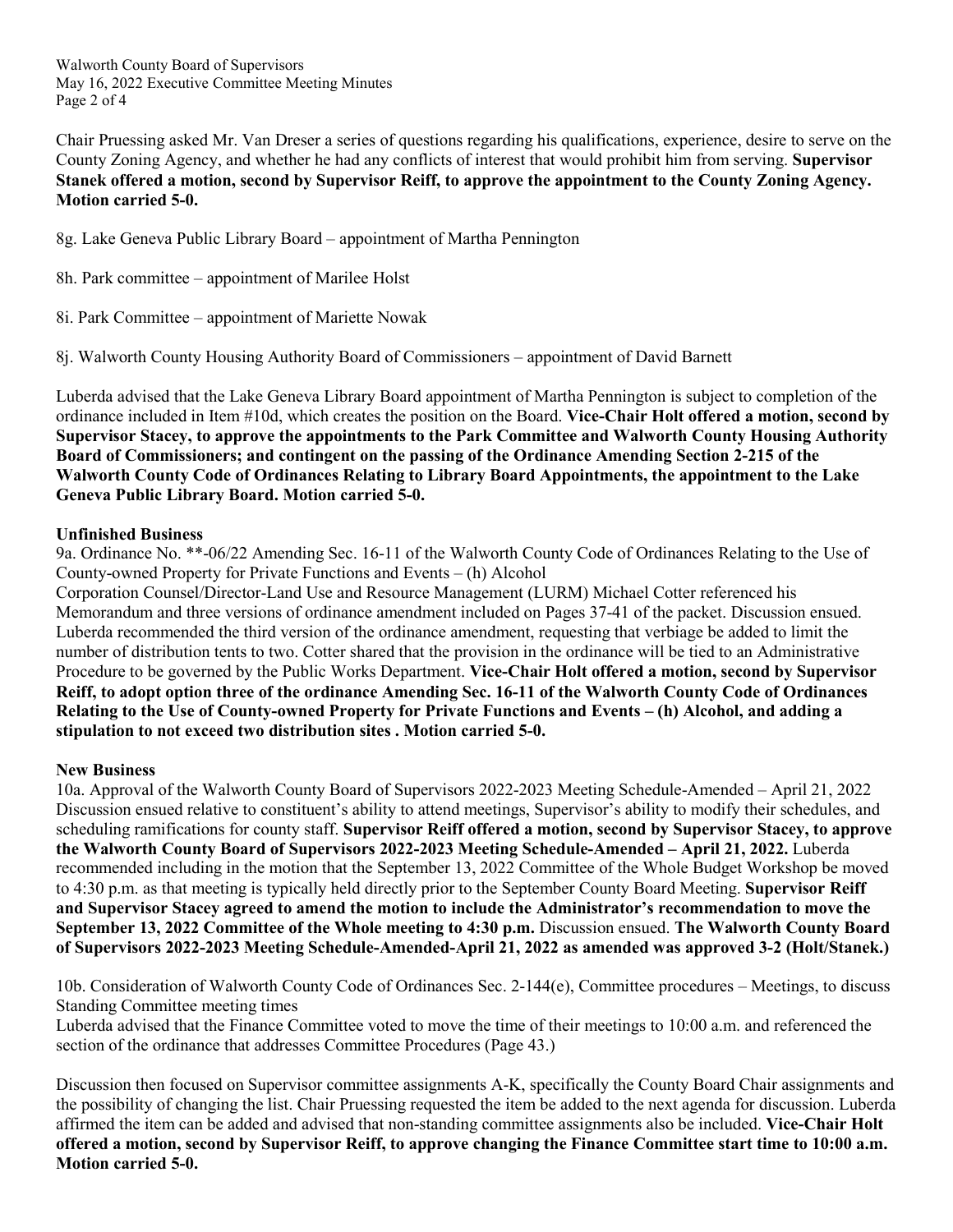10c. Resolution No. \*\*-06/22 Submitting Certain Advisory Resolutions to the Wisconsin Counties Association to be Included in its Platform

Luberda stated the two resolutions that applied are attached on Pages 45-52 of the packet. **Vice-Chair Holt offered a motion, second by Supervisor Stanek, to approve the resolution Submitting Certain Advisory Resolutions to the Wisconsin Counties Association to be Included in its Platform . Motion carried 5-0.**

10d. Ordinance \*\*\*\*-06/22 Amending Section 2-215 of the Walworth County Code of Ordinances Relating to Library Board Appointments

Luberda shared that ordinance dictates he assess library board appointments on an annual basis to ensure the proper number of appointments based on the ratio of funding from each municipality, county tax levy, and communities without their own library. He reiterated that the Lake Geneva Public Library Board was reduced by one appointment in 2021, but since assessing in the first part of this year the appointment has been reinstated, as discussed earlier in the meeting. **Vice-Chair Holt offered a motion, second by Supervisor Stacey, to approve the ordinance Amending Section 2-215 of the Walworth County Code of Ordinances Relating to Library Board Appointments. Motion carried 5-0.**

# 10e. Update on EMS Dispatching and Services

Supervisor Stanek provided a detailed history of the Fire/Emergency Medical Services (EMS) Study Committee that was created in 2017 to address EMS dispatching issues in Walworth County; stating the Committee last met in 2019, but had been unable to establish a quorum since that meeting. Discussion then focused on the challenges Walworth County faces in regards to Fire and EMS response; \$27.4 million in EMS funding announced by the State of Wisconsin; and whether this topic might be better served by the Intergovernmental Cooperation Council (ICC.) **Vice-Chair Holt offered a motion, second by Supervisor Stanek, recommending the County Administrator prepare a presentation, relative to Emergency Medical Services (EMS) Dispatching and Service, for the next Intergovernmental Cooperation Council (ICC) meeting and report back to the Executive Committee regarding meeting discussion.** Supervisor Stanek suggested the eleven County Board Supervisors speak to Fire Chiefs within their districts to strategize ways of taking advantage of the EMS funding. Vice-Chair Holt requested the Administrator include this topic in his Friday Report and Update; and invite all Supervisors to attend the next ICC meeting. **Motion carried 5-0.**

10f. Review of a slate of goals for the County Administrator during 2022

Luberda detailed the Slate of Goals for the County Administrator during 2022 (Page 58); with some discussion and no rejections.

Discussion then focused on providing a more detailed explanation of ARPA projects, and the removal of Plexiglas panels segregating the desk seating in the County Board Room.

# **Supervisor Stanek offered a motion, second by Supervisor Stacey, to establish the slate of the goals for the County Administrator for 2022 as presented. Motion carried 5-0.**

10g. Social Media Administrative Procedure and Supervisor Guidelines

Luberda referenced the Social Media packet distributed at the meeting; providing a brief summation relative to his administration and oversight of the County's social media presence. He noted County Board Supervisors are not required to follow administrative procedures, but cautioned that the role and manner in which a Supervisor may engage on social media can reflect upon the County. He directed the Committee's attention to the Draft Guidelines for County Board Supervisors Using Social Media, which was distributed at the meeting; stating that when the document is complete he will distribute to all Supervisors with an explanation letter.

**Reports/announcements by Chairperson** – There was none.

**Confirmation of next meeting date and time:** The next meeting was confirmed for Monday, June 20, 2022 at 10:00 a.m.

**Claims and Litigation**